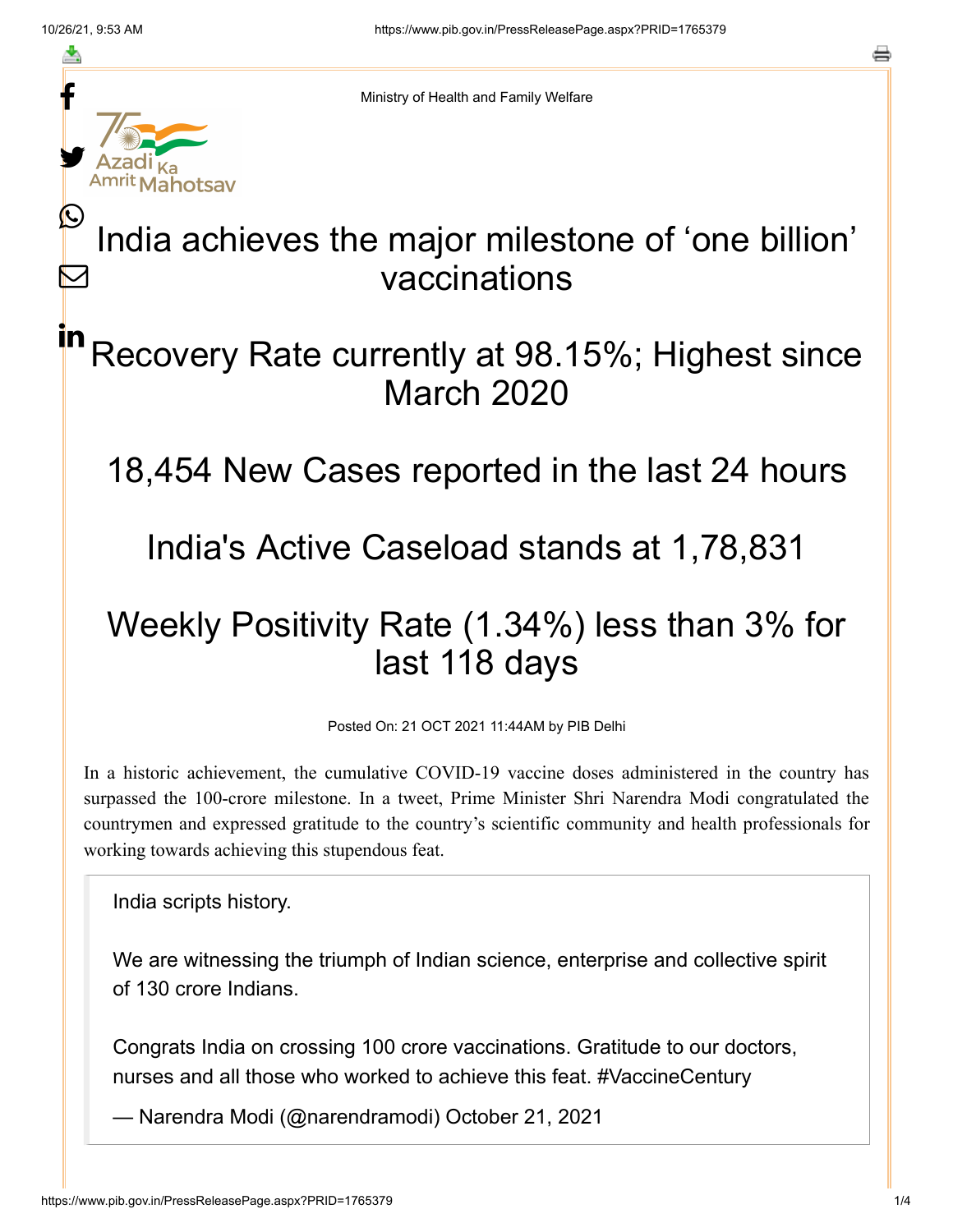t

У.

 $\bigcirc$ 

 $\bm{\nabla}$ 

The Union Health Minister Dr. Mansukh Mandaviya also congratulated the country on achieving this landmark.

बधाई हो भारत!

दूरदर्शी प्रधानमंत्री श्री [@NarendraModi](https://twitter.com/narendramodi?ref_src=twsrc%5Etfw) जी के समर्थ नेतृत्व का यह प्रतिफल है। [#VaccineCentury](https://twitter.com/hashtag/VaccineCentury?src=hash&ref_src=twsrc%5Etfw) [pic.twitter.com/11HCWNpFan](https://t.co/11HCWNpFan)

— Dr Mansukh Mandaviya (@mansukhmandviya) [October 21, 2021](https://twitter.com/mansukhmandviya/status/1451040097424470018?ref_src=twsrc%5Etfw)

The recovery of 17,561 patients in the last 24 hours has increased the cumulative tally of recovered patients (since the beginning of the pandemic) to **3,34,95,808.**

Consequently, India's recovery rate stands at **98.15%**. Recovery Rate is currently at its highest peak since March 2020.



Sustained and collaborative efforts by the Centre and the States/UTs continue the trend of less than 50,000 Daily New Cases that is being reported for 116 consecutive days now.

**18,454 new cases** were reported in the last 24 hours.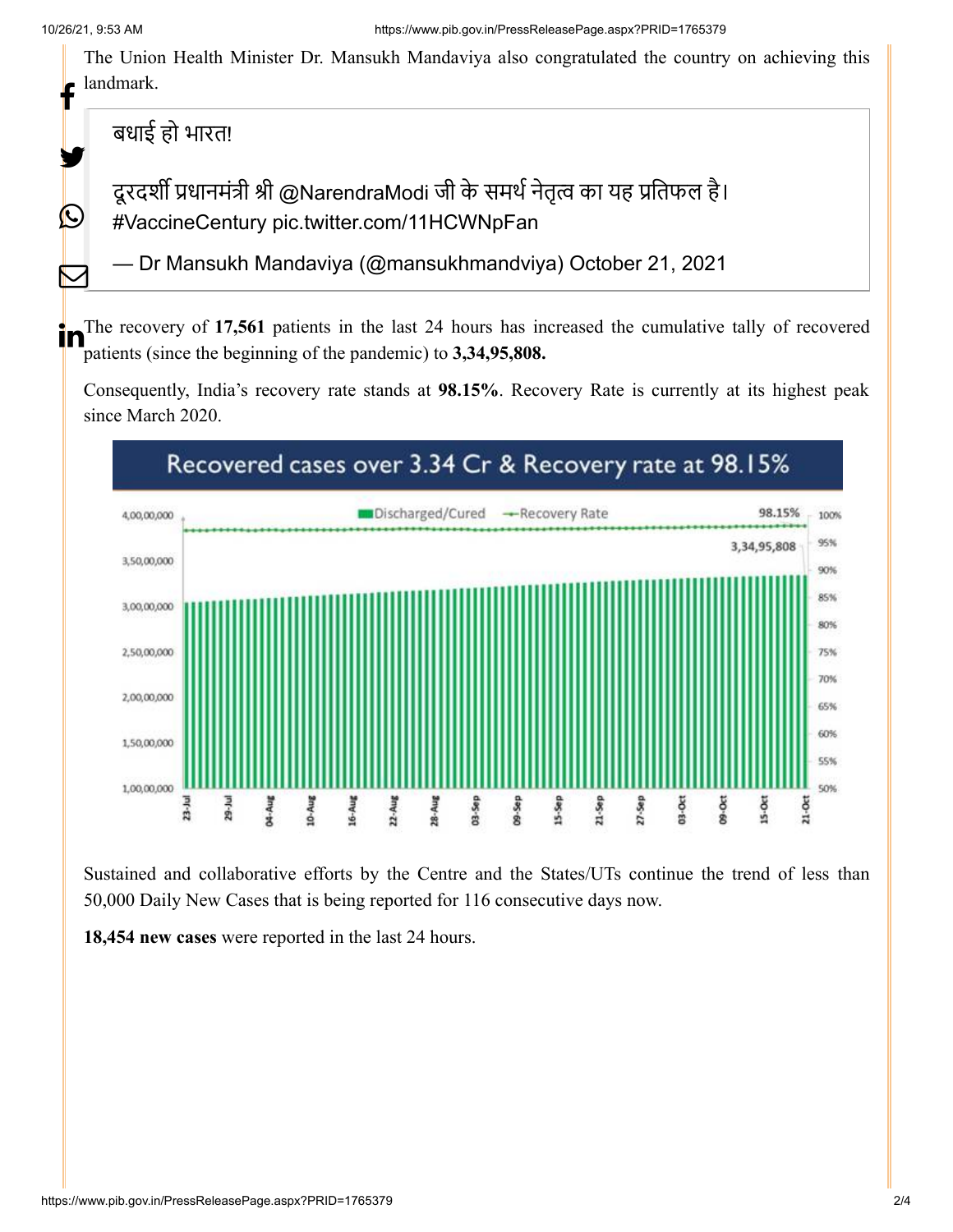10/26/21, 9:53 AM https://www.pib.gov.in/PressReleasePage.aspx?PRID=1765379



The Active Caseload remains below 2 lakh mark and is presently at **1,78,831.** Active cases presently constitute **0.52%** of the country's total Positive Cases, which **is lowest since March 2020.**



The testing capacity across the country continues to be expanded. The last 24 hours saw a total of

12,47,506 tests being conducted. India has so far conducted over **59.57 Cr (59,57,42,218**) cumulative tests.

While testing capacity has been enhanced across the country, **Weekly Positivity Rate at 1.34% remains less than 3% for the last 118 days now.** The **Daily Positivity rate reported to be1.48%.** The daily Positivity rate has remained below3% for last 52 days and below 5% for 135 consecutive days now.